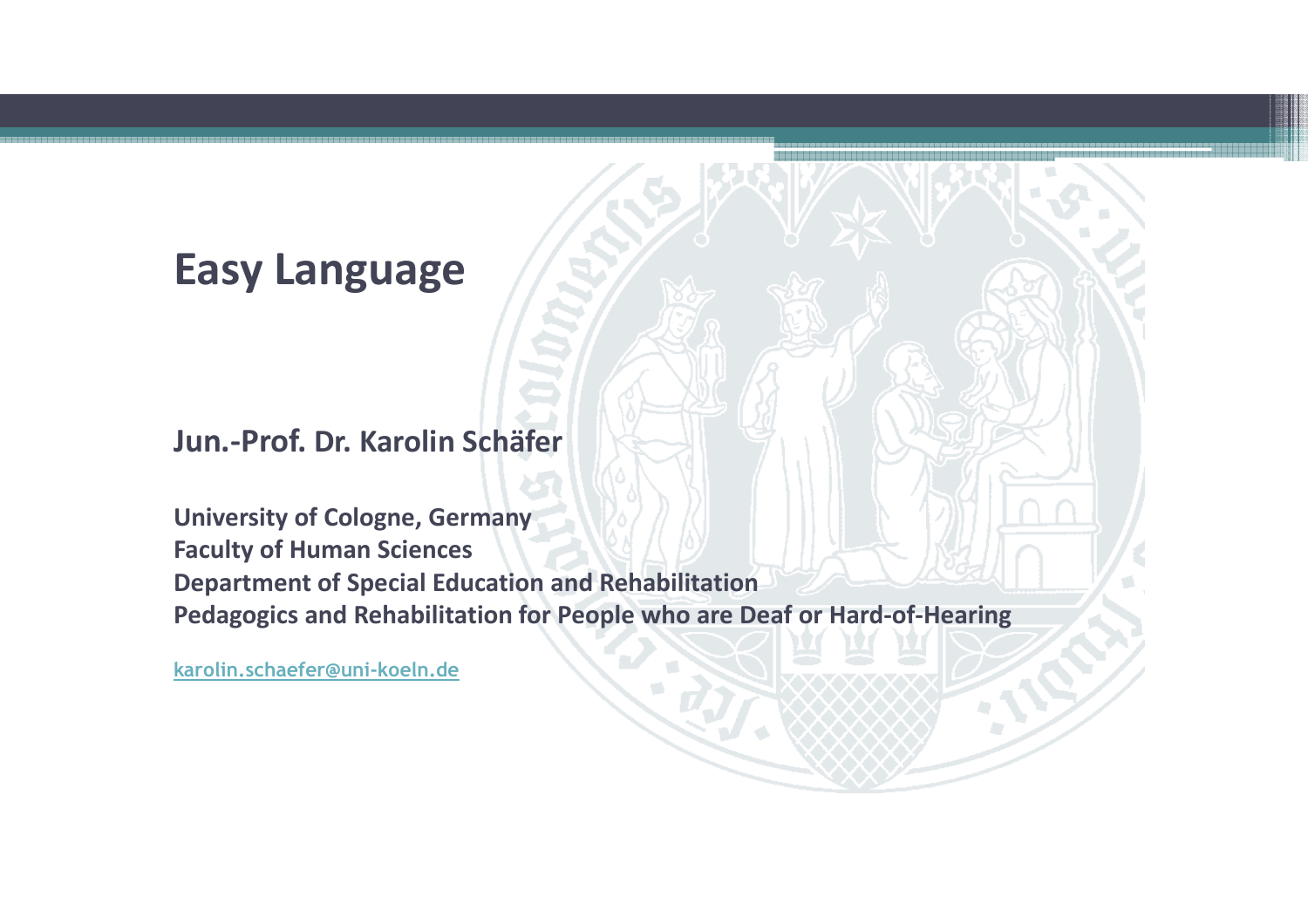## What is Easy Language?

- • Linguistic expression of German, which aims at particularly easy comprehension
- $\bullet$  Rules are mad Rules are made by the German Network for Easy Language (Association since 2013)
- •Target group: People with an intellectual disabilit y
- •Easy language focusses on accessibility
- • Easy language ≠ Simple language
	- □ (Target group also includes people whose first language is not<br>German) German)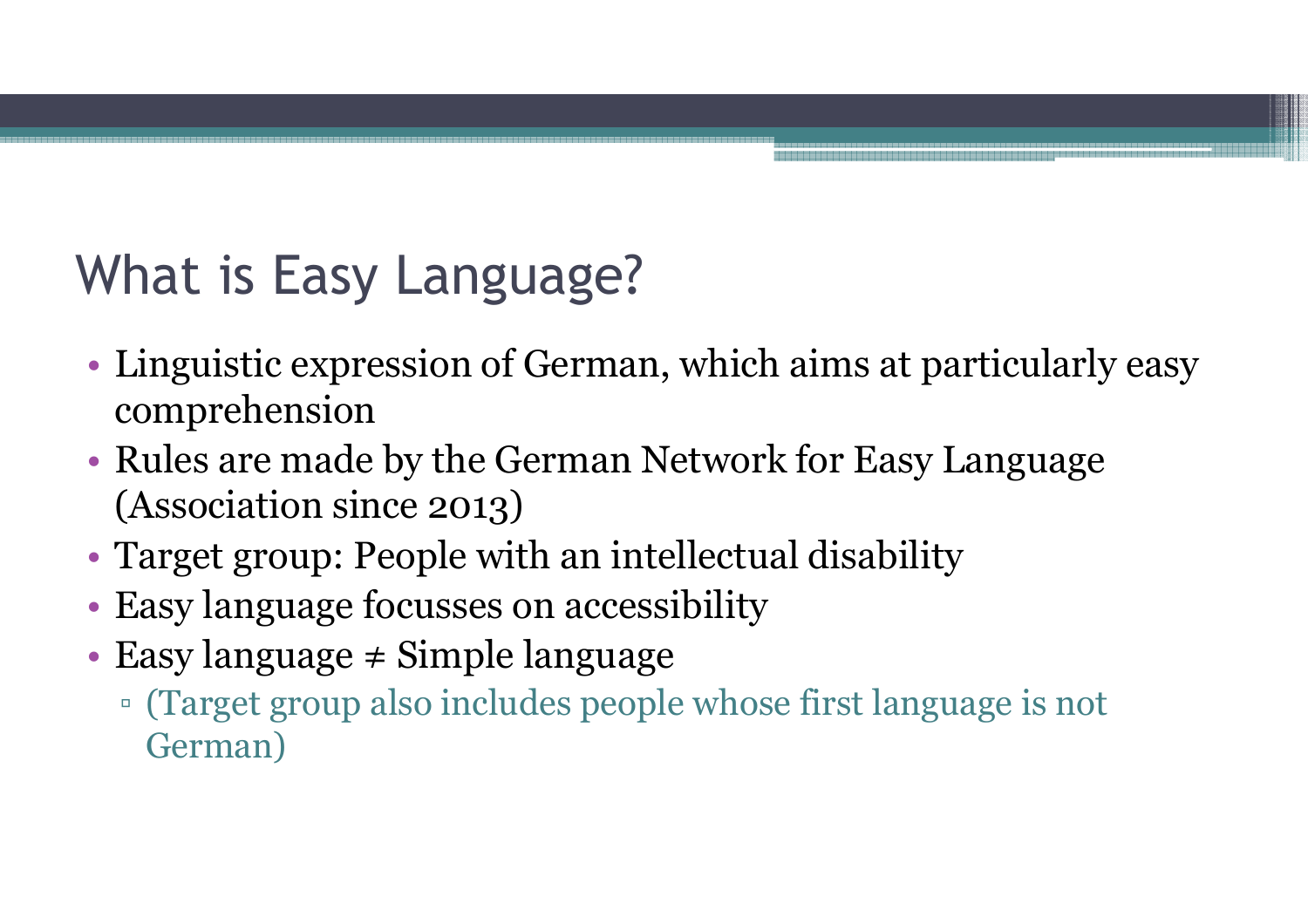# Why do we have Easy Language in Germany?

- Germans very much like to make long sentences!<br>• Germans very much like to make words long and
- Germans very much like to make words long and complicated!<br>Example:
	- □ Example:<br>・German:
		- German: Kraftfahrzeughaftpflichtversicherung
		- English: Automobile liability insurance
		- Easy Language: Kraftfahrzeug-Haftpflicht-Versicherung
		- Even easier:
			- A person causes an accident with a car.
			- The insurance company then must pay for the damage of the car of the other person.
			- The name of this insurance company is Kraftfahrzeug-Haftpflicht-Versicherung. Every person with a car must have this insurance.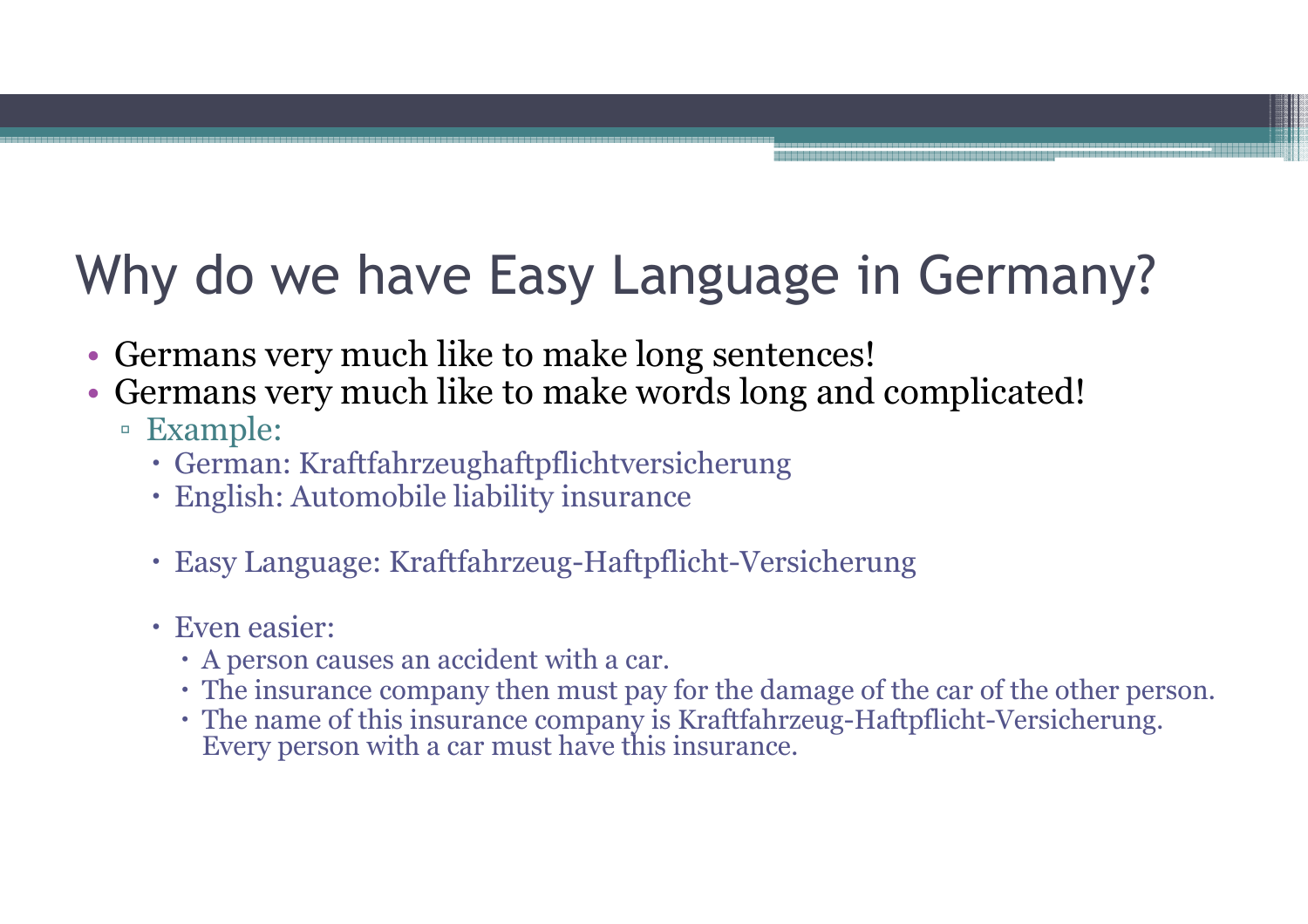## Rules of Easy Language

- Short sentences are used.
- Short sentences are used.<br>• Each sentence contains only one statement.<br>• Passive sentences are avoided.
- Passive sentences are avoided.
- Passive sentences are avoided.<br>• People are asked if they want to participate vs. We ask people if they want to participate.<br>• In the interest of comprehensibility, a sentence only consists of the terms subject +
- In the interest of comprehensibility, a sentence only consists of the terms subject + predicate + object.<br>• The conjunctive and relative clauses are avoided.
- The conjunctive and relative clauses are avoided.<br>The doctor says he would like to examine the peopl
	- <p>■ The doctor says he would like to examine the people vs. The doctor says: I would like to examine the people</p>\n<p>■ <b>The atomic time</b> is in most cases replaced by prepositional combinations with <math display="inline">^{\circ}</math></p>
- The genitive is in most cases replaced by prepositional combinations with "of"  $\overline{\phantom{a}}$  The other person's interests vs. the interests of the other person
	- □ The other person's interests vs. the interests of the other person<br>Easy language is not children's language!
- Easy language is not children's language!<br>"Especially the formal terms of address "du"
	- □ Especially the formal terms of address "du" und "Sie" are used as in the standard German language.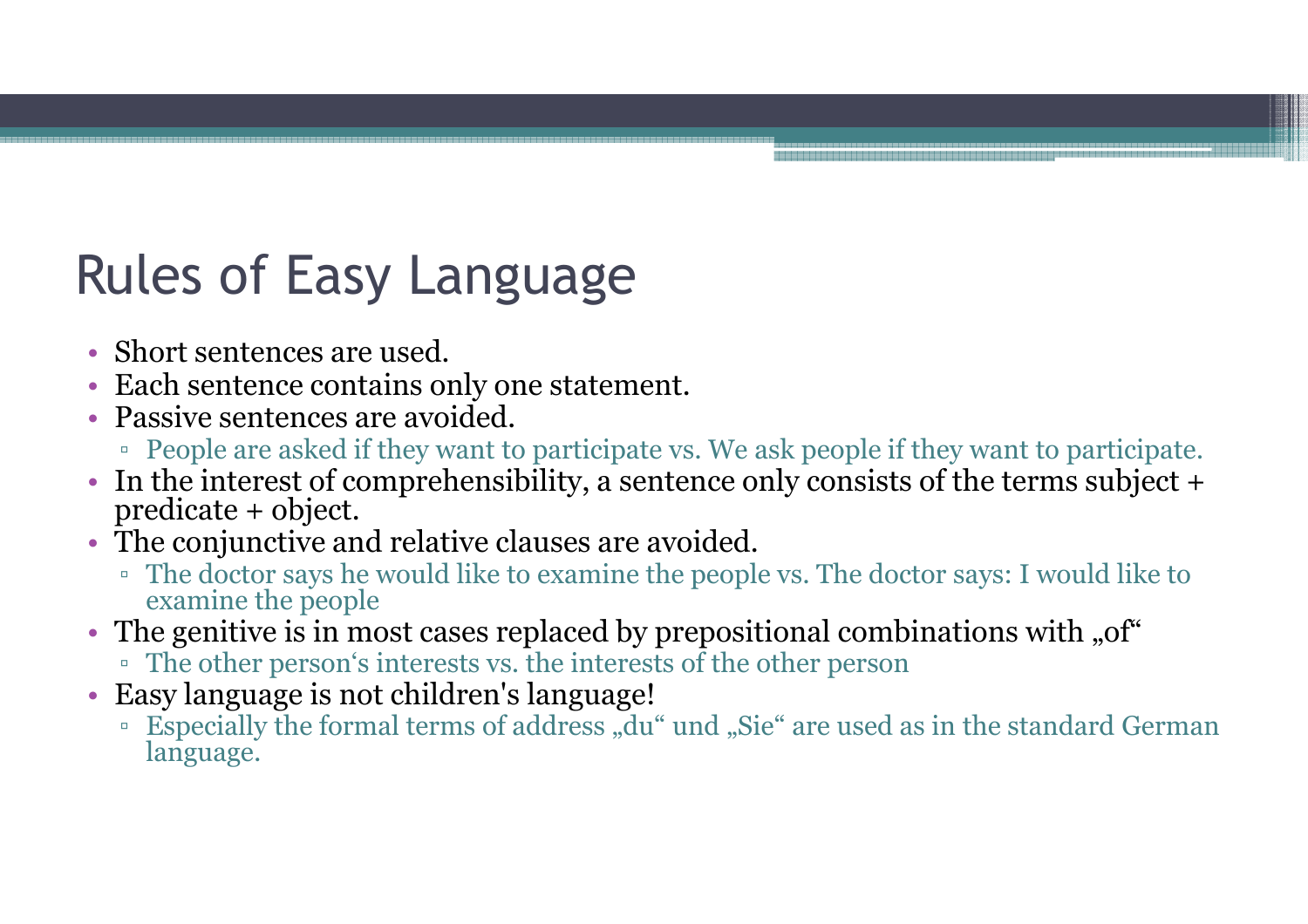#### Exercise

- •Describe in 4 sentences of Easy Language:
- •What is violence?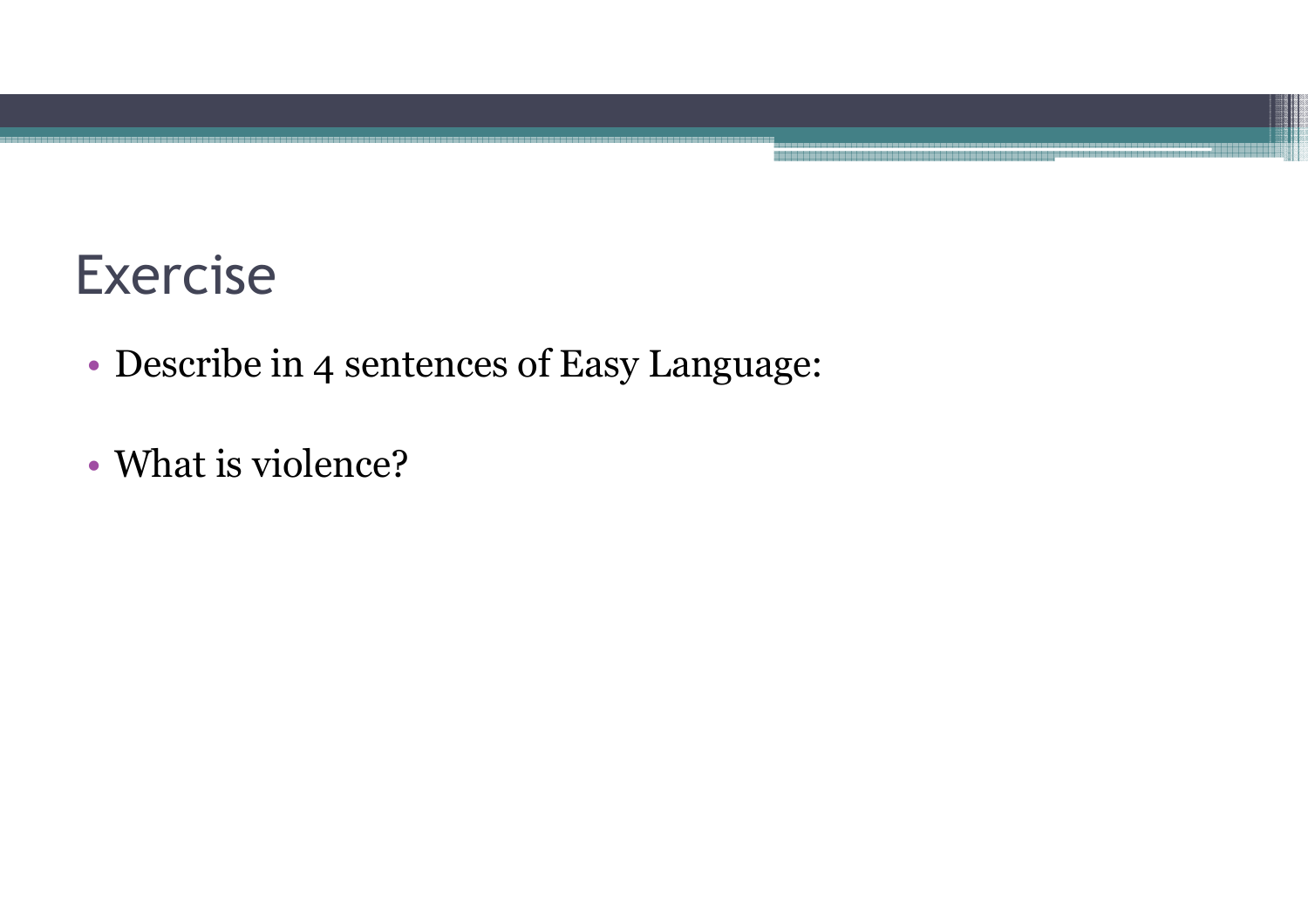# What is violence?

- •• Violence is:<br>Romeone is
	- $\bullet$  Someone is doing something bad with you.<br> $\bullet$  You do not wont that
	- □ You do not want that.<br>□ It burts (body or soul)
	- □ It hurts (body or soul).<br>□ You fool powerloss
	- You feel powerless.
	- Please tell someone else!